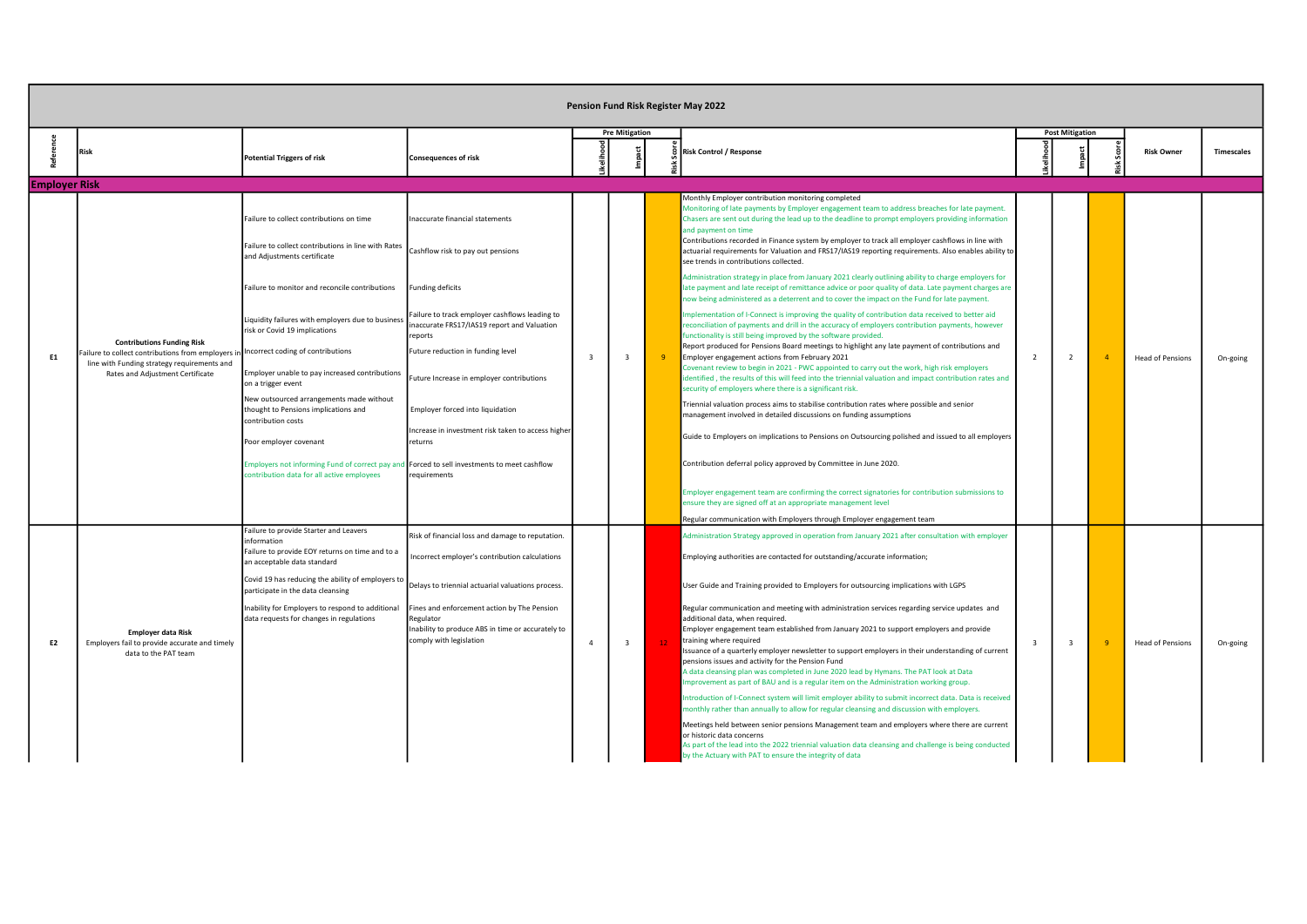|                       |                                                                                                                            |                                                                                                                                                                                                                                                                                                                 |                                                                                                                                                                                                                                                                                                                                                                                                                     |                         |                         |              | Pension Fund Risk Register May 2022                                                                                                                                                                                                                                                                                                                                                                                                                                                                                                                                                                                                                                                                                                                                                                                                                                                                                                                                                                                                                                                                                                                                                                                                                                                                                                                                                                                                                                                                                                                                                                                                                                                                                                         |                |                         |                                           |                   |
|-----------------------|----------------------------------------------------------------------------------------------------------------------------|-----------------------------------------------------------------------------------------------------------------------------------------------------------------------------------------------------------------------------------------------------------------------------------------------------------------|---------------------------------------------------------------------------------------------------------------------------------------------------------------------------------------------------------------------------------------------------------------------------------------------------------------------------------------------------------------------------------------------------------------------|-------------------------|-------------------------|--------------|---------------------------------------------------------------------------------------------------------------------------------------------------------------------------------------------------------------------------------------------------------------------------------------------------------------------------------------------------------------------------------------------------------------------------------------------------------------------------------------------------------------------------------------------------------------------------------------------------------------------------------------------------------------------------------------------------------------------------------------------------------------------------------------------------------------------------------------------------------------------------------------------------------------------------------------------------------------------------------------------------------------------------------------------------------------------------------------------------------------------------------------------------------------------------------------------------------------------------------------------------------------------------------------------------------------------------------------------------------------------------------------------------------------------------------------------------------------------------------------------------------------------------------------------------------------------------------------------------------------------------------------------------------------------------------------------------------------------------------------------|----------------|-------------------------|-------------------------------------------|-------------------|
| Referer               | Risk                                                                                                                       | <b>Potential Triggers of risk</b>                                                                                                                                                                                                                                                                               | <b>Consequences of risk</b>                                                                                                                                                                                                                                                                                                                                                                                         |                         | <b>Pre Mitigation</b>   |              | <b>Risk Control / Response</b>                                                                                                                                                                                                                                                                                                                                                                                                                                                                                                                                                                                                                                                                                                                                                                                                                                                                                                                                                                                                                                                                                                                                                                                                                                                                                                                                                                                                                                                                                                                                                                                                                                                                                                              |                | <b>Post Mitigation</b>  | <b>Risk Owner</b>                         | <b>Timescales</b> |
| E3                    | Delay in employers agreeing Admission<br>Agreement                                                                         | Complexity around agreeing contribution rate<br>Negotiations around provision of security<br>Delays in negotiating terms and execution of<br>documentation<br>Late notification of an outsourcing arrangement<br>Failure to understand the regulatory<br>responsibilities on tenderers of new LGPS<br>employers | ability to recover missed payments in event of<br>mployer insolvency event<br>Pension and service benefits are not accrued<br>during the negotiation phase, and could result in<br>retirement or death in service to be delayed for<br>the period of the new employer                                                                                                                                               | $\overline{\mathbf{3}}$ | $\overline{2}$          | 6            | Vew templates being developed for pooling rate. Fixed rate template and Bond template in place.<br>These templates are shared with the employers early in the process to speed up the agreeing new<br>admission agreements<br>The fund will continue to consider moving to a template portal which will automatically populate the<br>variable data in the admission agreement ensuring no addition terms are changed and provides<br>assurance from external legal term that the agreement are comprehensive and enforceable. However<br>the functionality is not yet sufficient to make the processes easier for letting employers and<br>contractors.<br>Guide to outsourcing is publicly available and distributed to all employers with coverage in both<br>Employer forum in November 2020 and 2021. This guide directs employers of all the activities and<br>considerations they need to take on any outsourcing arrangement with TUPE staff implications.<br>Officers meet at least monthly to review status and movement on each in progress admission and an<br>update is provided at team meetings monthly to ensure the admission is complete and effective at all<br>stages.<br>A new data flow and process map has been written to ensure officers request and communicate all<br>the required information in a timely manner and on execution of the agreements data is required in<br>line with the Administration strategy.                                                                                                                                                                                                                                                                                               | $\overline{2}$ | $\overline{2}$          | <b>Head of Pensions</b>                   | On-going          |
| <b>Administration</b> |                                                                                                                            |                                                                                                                                                                                                                                                                                                                 |                                                                                                                                                                                                                                                                                                                                                                                                                     |                         |                         |              | Admissions in progress are reported quarterly to Board and Committee to ensure awareness of<br>status                                                                                                                                                                                                                                                                                                                                                                                                                                                                                                                                                                                                                                                                                                                                                                                                                                                                                                                                                                                                                                                                                                                                                                                                                                                                                                                                                                                                                                                                                                                                                                                                                                       |                |                         |                                           |                   |
| <b>A1</b>             | <b>Pensions service Delivery Risk</b><br>Inadequate delivery of Pensions Administration                                    | The Scheme is not administered correctly<br>resulting in the wrong benefits being paid or<br>benefits not being paid, including as a result of<br>poor data<br>Paying pension benefits incorrectly<br>Members not provided with required<br>information                                                         | Members of the pension scheme not serviced to<br>an adequate standards<br>Damaged reputation<br>Financial hardship to members<br>Employers dissatisfied with service being<br>provided resulting in formal complaint<br>Complaints which progress to the Pensions<br>Ombudsman<br><b>Financial loss</b><br>Statutory deadlines not met<br>Active members not aware of delay in employee<br>contributions being paid | $\overline{3}$          | $\overline{\mathbf{3}}$ |              | The PAT team is an inhouse provision since December 2020 and enables the management team to<br>have complete control over service delivery<br>Annual internal audit report on the administration of pensions including regular reporting and<br>nonitoring of recommendations to ensure the service is acting in line with best practice. The Fund<br>has received reasonable assurance since bring inhouse.<br>Quarterly Reports to Pension Board and Committee on areas of work and KPIs<br>New service level KPI's now reportable within the Administration software.<br>Awareness of the Pension Regulator Guidance by all team members, with training provided at team<br>neetings or through provision of courses<br>Task workflow is managed by the Senior Pension Officers to all PAT staff and helpdesk add all tasks<br>to the workflow system, to ensure all all tasks completed as planned and to a high standard. All tasks<br>re peer reviewed<br>Checklists in place and all activity for members recorded on member records for other teams<br>members to access<br>All tasks are peer reviewed. Constant monitoring / checking by team managers and senior officers for<br>more junior staff members<br>In house risk logs, including for projects<br>SAP / Altair reconciliation monthly to ensure financial records complete and correct<br>Task management systems built into Altair to ensure activity is competed and monitored<br>Pension meetings held monthly to include \$151, COO, IT and Business Admin to ensure other ESCC<br>services are working effectively to ensure the Pensions team can work effectively<br>ensions Admin working group in place to discuss service delivery issues on a regular basis | 2              | $\overline{\mathbf{3}}$ | <b>Head of Pensions</b><br>Administration | On-going          |
| <b>A2</b>             | <b>Risk resulting from Regulatory Change</b><br>Risk that new benefit structures can not be set<br>up correctly or in time | <b>GMP</b> reconciliation<br><b>GMP</b> rectification<br><b>GMP</b> equalisation<br>McCloud<br>Pensions Dashboard<br>Other changes to legislation or regulatory guides                                                                                                                                          | Members of pensions scheme exposed to<br>financial loss<br>Inaccurate record keeping<br>Damaged reputation<br>Delays due to conflicting deadlines on heavy<br>workloads<br>Penalty applied due to non-compliance                                                                                                                                                                                                    | $\overline{3}$          | $\overline{\mathbf{3}}$ | $\mathbf{q}$ | Projects and/or working groups in place to deal with current regulatorily benefit changes<br>Attendance at networks and officer groups to stay on top of up coming changes in regulation<br>Reports to Pension Board and Committee to ensure knowledge is shared to decision makers<br>Oversight via Admin Working Group                                                                                                                                                                                                                                                                                                                                                                                                                                                                                                                                                                                                                                                                                                                                                                                                                                                                                                                                                                                                                                                                                                                                                                                                                                                                                                                                                                                                                    | $\overline{2}$ | $\overline{3}$          | <b>Head of Pensions</b><br>Administration | On-going          |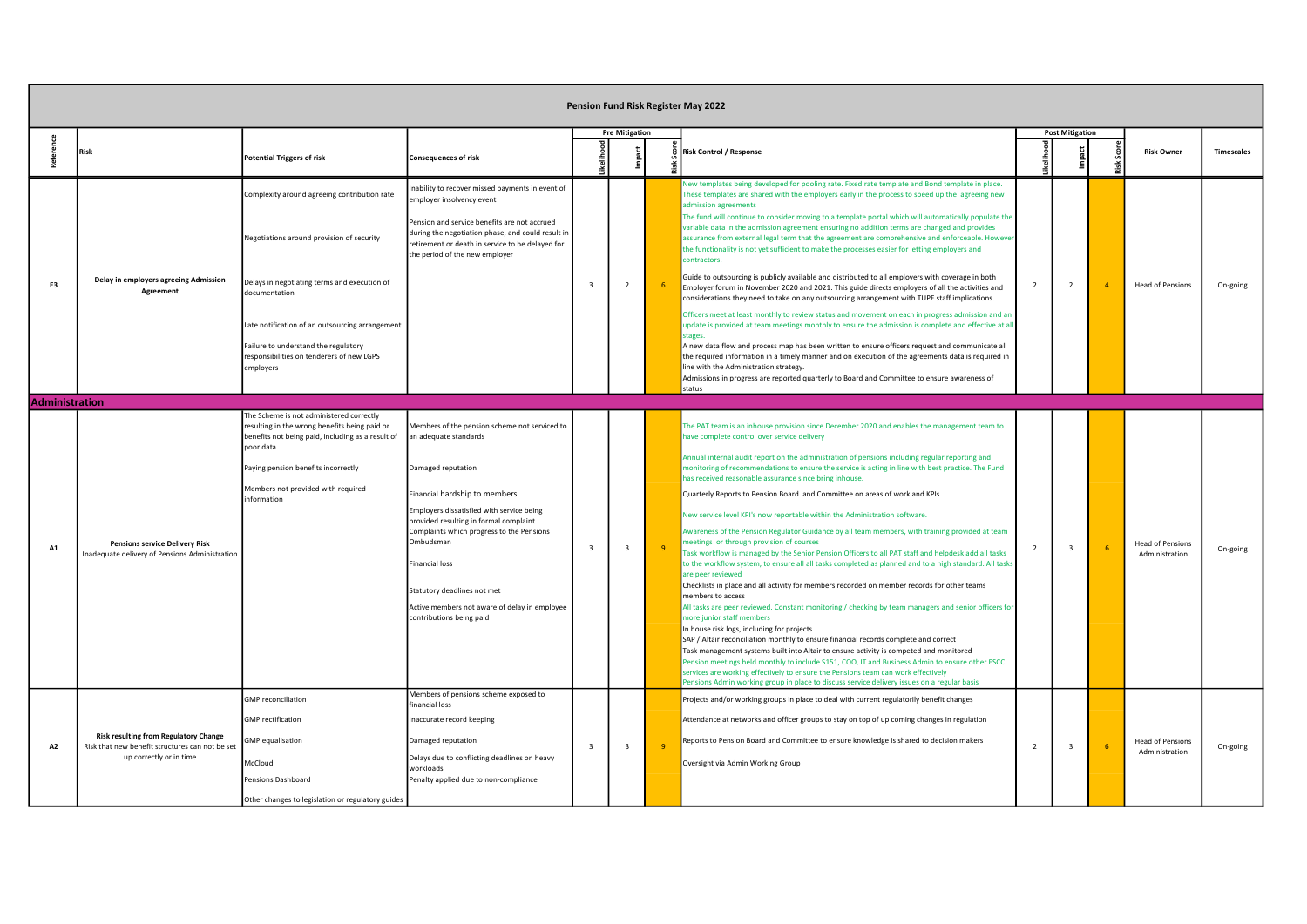|           |                                                                                                                                                                        |                                                                                                                                                                                                                                                                                                     |                                                                                                                                                                                         |                         |                         |                | Pension Fund Risk Register May 2022                                                                                                                                                                                                                                                                                                                                                                                                                                                                                                                                                                                                                                                                                                                            |                          |                        |                                           |                   |
|-----------|------------------------------------------------------------------------------------------------------------------------------------------------------------------------|-----------------------------------------------------------------------------------------------------------------------------------------------------------------------------------------------------------------------------------------------------------------------------------------------------|-----------------------------------------------------------------------------------------------------------------------------------------------------------------------------------------|-------------------------|-------------------------|----------------|----------------------------------------------------------------------------------------------------------------------------------------------------------------------------------------------------------------------------------------------------------------------------------------------------------------------------------------------------------------------------------------------------------------------------------------------------------------------------------------------------------------------------------------------------------------------------------------------------------------------------------------------------------------------------------------------------------------------------------------------------------------|--------------------------|------------------------|-------------------------------------------|-------------------|
| Referer   | <b>Risk</b>                                                                                                                                                            | <b>Potential Triggers of risk</b>                                                                                                                                                                                                                                                                   | <b>Consequences of risk</b>                                                                                                                                                             |                         | <b>Pre Mitigation</b>   |                | Risk Control / Response                                                                                                                                                                                                                                                                                                                                                                                                                                                                                                                                                                                                                                                                                                                                        |                          | <b>Post Mitigation</b> | <b>Risk Owner</b>                         | <b>Timescales</b> |
| A3        | <b>Production of Statutory member returns</b>                                                                                                                          | nability to produce all ABS by the statutory<br>deadline<br>Inability to produce Annual Allowance<br>statements by the statutory deadlines<br>Provision of incorrect statements to members<br>Failure to complete event reports in time for<br><b>HMRC</b>                                          | Reputational risk and complaints<br>Fines and enforcement action by The Pension<br>Regulator<br>Interest charges or fines from HMRC for<br>naccurate AA statements<br>Breaches occurred | $\overline{4}$          | $\overline{\mathbf{3}}$ | 12             | Regular contact with employers to get data.<br>Clear project plan with early communications and planning with milestones to ensure Statements<br>created in time to allow time for distribution to staff.<br>Roll out of I-Connect for employer roll out as monthly interfaces system, to ease year end<br>requirements and correct errors through out the year. Currently many leavers are not being notified<br>until year-end.<br>Structure of Pensions team to include an Employer Engagement team to support Pensions<br>Administration with end of year returns liaising and supporting employers through the process<br>Breaches policy in place and Breach reporting to Committee and Board quarterly to raise and<br>consider breach reporting levels |                          | $\overline{2}$         | <b>Head of Pensions</b><br>Administration | On-going          |
| <b>A4</b> | Risk on Dissolution of Business Operations from<br>Orbis to ESCC<br>Recommendation this risk is withdrawn from<br><b>Risk Register</b>                                 | Risk that support unavailable to procure services provider cannot be obtained in timely manner<br>Risk that existing procurement exercises are<br>delayed during handover<br>Risk of delay to recruitment during handover<br>period<br>Lack of access to Pensioner payroll services and<br>helpdesk | Essential support from third party service<br>Unable to employ and onboard new staff,<br>delaying efforts to reach full FTE<br>Unable to pay benefits as they fall due                  | $\overline{\mathbf{3}}$ | $\overline{3}$          | $\overline{q}$ | Engaging through Financial Management Team to monitor developments in this space, allowing<br>opportunity to adapt tasking as needed<br>Minimise new procurement projects until after disaggregation<br>Agreements in place with SCC for provision of helpdesk and payroll services separate to Orbis                                                                                                                                                                                                                                                                                                                                                                                                                                                          | $\overline{\phantom{a}}$ | $\mathbf{3}$           | <b>Head of Pensions</b>                   | Ongoing           |
| A5        | Failure to comply with CETV anti scam checks                                                                                                                           | Lack of clear process<br>rocess not followed                                                                                                                                                                                                                                                        | Reputational damage<br>TPR intervention and penalties<br>Loss to Fund due to requirement to pay<br>compensation                                                                         | $\overline{\mathbf{3}}$ | $\overline{2}$          | 6 <sup>6</sup> | Process in place for making checks required by law and/or recommended by TPR. Appropriate<br>training to be identified and offered to staff to build understanding of risk and appropriate<br>mitigations.<br>rocess mapping process has taken place to ensure transfers are fully documented with clear<br>guidance to staff in carrying out this activity<br>Member informed of "red flags" identified<br>Scorpion campaign material provided to members seeking a CETV<br>Quality assurance checks ensure appropriate checks carried out                                                                                                                                                                                                                    | $\overline{1}$           | $\overline{2}$         | <b>Head of Pensions</b><br>Administration | on-going          |
| <b>A6</b> | Major Incident preventing staff access to office   Major weather, technological or illness event<br>Recommendation this risk is withdrawn from<br><b>Risk Register</b> |                                                                                                                                                                                                                                                                                                     | Staff unable to access post/documents<br>Staff unable to issue payment instructions to<br>bank                                                                                          | $2^{\circ}$             | $\overline{2}$          |                | Officers are equipped with laptops and can work virtually<br>Officer's able to instruct payment be made to pensioner members                                                                                                                                                                                                                                                                                                                                                                                                                                                                                                                                                                                                                                   | $\overline{1}$           | 2                      | <b>Head of Pensions</b>                   | on-going          |
| <b>A7</b> | <b>MBOS Project</b>                                                                                                                                                    | Transfer to new reporting system leads to<br>unexpected errors and incorrect data being<br>provided<br>Set up of new system restricts accounts reporting<br>for statement of accounts production, budget<br>monitoring or other data requirements                                                   | Member records updated incorrectly<br>Publication of accounts late<br>Accounts qualified<br><b>Inability to Pay suppliers</b><br>Inability to effectively monitor spend                 | $\overline{2}$          | $\overline{3}$          | -6             | Officers are part of the project roll out and involved in testing. Needs of the Pension Fund are<br>therefore being taken into account<br>Officers produced process mapping for all functions within the existing finance system<br>A specific stream of planning has been identified in the project for the interface with Altair<br>S151 officer on the programme board                                                                                                                                                                                                                                                                                                                                                                                      |                          | $\mathbf{3}$           | <b>Head of Pensions</b>                   | on-going          |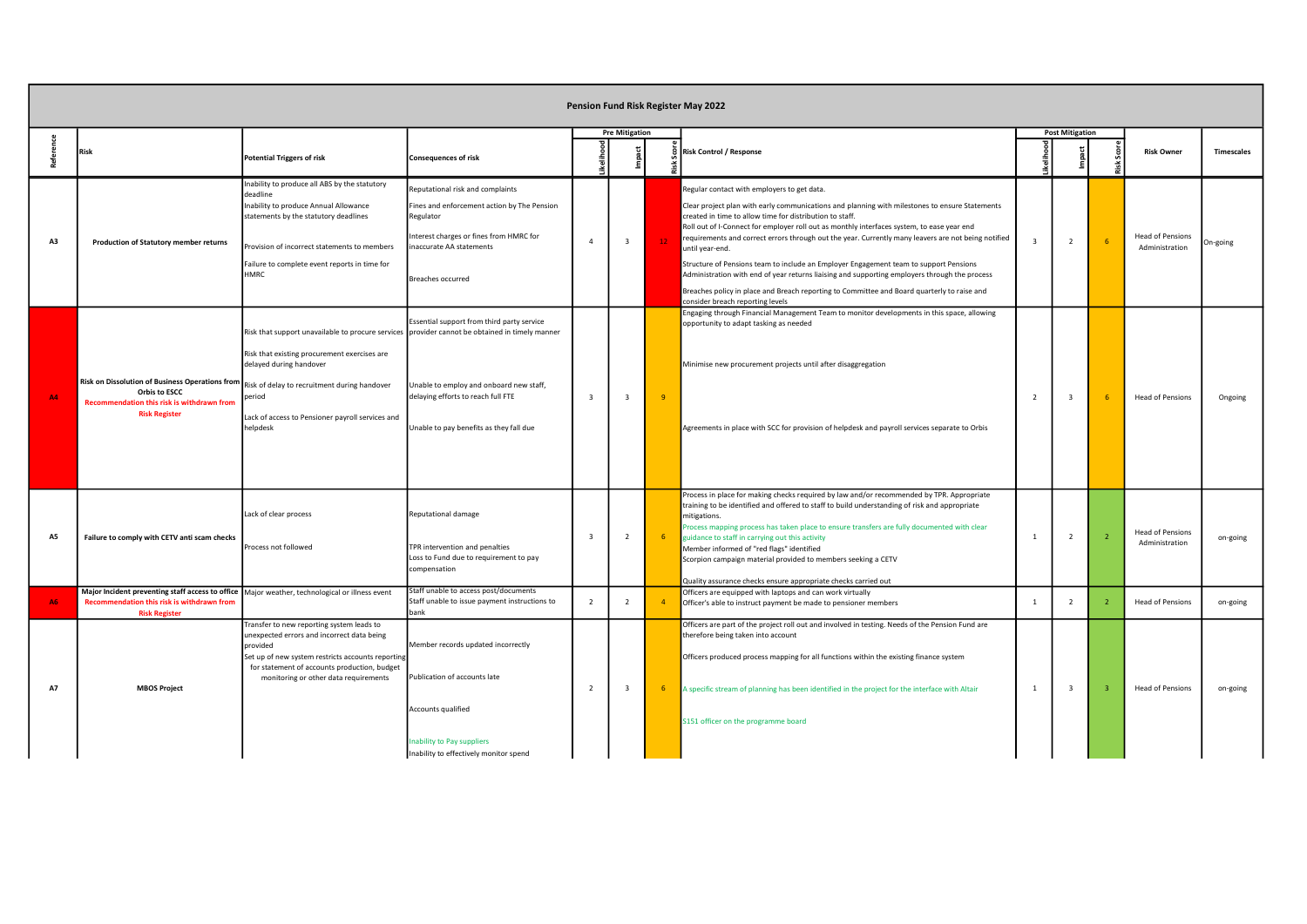|            |                                                                                                                                                                                            |                                                                                                                                                 |                                                                                                                                                                               |                         |                         |    | Pension Fund Risk Register May 2022                                                                                                                                                                                                                          |                |                        |                |                                           |                   |
|------------|--------------------------------------------------------------------------------------------------------------------------------------------------------------------------------------------|-------------------------------------------------------------------------------------------------------------------------------------------------|-------------------------------------------------------------------------------------------------------------------------------------------------------------------------------|-------------------------|-------------------------|----|--------------------------------------------------------------------------------------------------------------------------------------------------------------------------------------------------------------------------------------------------------------|----------------|------------------------|----------------|-------------------------------------------|-------------------|
|            | Risk                                                                                                                                                                                       | <b>Potential Triggers of risk</b>                                                                                                               | <b>Consequences of risk</b>                                                                                                                                                   |                         | <b>Pre Mitigation</b>   |    | <b>Risk Control / Response</b>                                                                                                                                                                                                                               |                | <b>Post Mitigation</b> |                | <b>Risk Owner</b>                         | <b>Timescales</b> |
| Governance |                                                                                                                                                                                            |                                                                                                                                                 |                                                                                                                                                                               |                         |                         |    |                                                                                                                                                                                                                                                              |                |                        |                |                                           |                   |
|            |                                                                                                                                                                                            | Poor management of staff                                                                                                                        | Damaged reputation                                                                                                                                                            |                         |                         |    | Diversified staff / team                                                                                                                                                                                                                                     |                |                        |                |                                           |                   |
|            |                                                                                                                                                                                            | Failure to provide progression within the team<br>structure                                                                                     | Inability to deliver and failure to provide efficien<br>pensions administration service, support to<br>employers, accurate accounts or effective<br>management of investments |                         |                         |    | Attendance at pension officers user groups to network and exchange information                                                                                                                                                                               |                |                        |                |                                           |                   |
|            | <b>Key Person risk</b>                                                                                                                                                                     | Poor absence management                                                                                                                         | Disruption and inability to provide a high quality<br>pension service to members.<br>The risk of losing key staff could lead to a                                             |                         |                         |    | Procedural notes which includes new systems, section meetings / appraisals                                                                                                                                                                                   |                |                        |                | Head of Pensions /                        |                   |
| G1         | Risk of loss of key / senior staff resulting in lost   Higher risk of sickness absence and reduced<br>knowledge and skills with in the Pensions Team working hours as a result of Covid-19 |                                                                                                                                                 | breakdown in internal processes and service<br>delivery, causing financial loss and potential risk<br>to reputation.                                                          | $\overline{4}$          | $\overline{4}$          |    | Succession planning within team structure, building from within the team                                                                                                                                                                                     | $\overline{2}$ | $\overline{2}$         | $\overline{4}$ | <b>Head of Pensions</b><br>Administration | On-going          |
|            |                                                                                                                                                                                            | Failure to provide an supportive working<br>nvironment<br>Failure to communicate with staff members in<br>relation to potential service changes |                                                                                                                                                                               |                         |                         |    | Robust business continuity processes in place around key business processes, including a disaster<br>recovery plan.<br>Knowledge of all tasks shared by at least two team members within PAT and in addition can be<br>covered by senior staff in all areas. |                |                        |                |                                           |                   |
|            |                                                                                                                                                                                            | Concentration of knowledge in a small number<br>of officers and risk of departure of key and senio<br>staff.                                    |                                                                                                                                                                               |                         |                         |    | Training requirements are set out in training strategy, job descriptions and reviewed annually with<br>team members through the appraisal process.                                                                                                           |                |                        |                |                                           |                   |
|            |                                                                                                                                                                                            |                                                                                                                                                 |                                                                                                                                                                               |                         |                         |    | Fraining officer post within team structure since 2021<br>Training strategy in place and regularly reviewed with training log where required                                                                                                                 |                |                        |                |                                           |                   |
|            |                                                                                                                                                                                            | Several Committee members lose seats in an<br>election                                                                                          | Committee/Board not quorate and unable to<br>fulfil role                                                                                                                      |                         |                         |    | Record kept of terms of Office                                                                                                                                                                                                                               |                |                        |                |                                           |                   |
| G2         | Lack of decision making caused by loss of                                                                                                                                                  | Members resign posts                                                                                                                            | nability of Pension Board to support Committee<br>due to loss of Knowledge and Understanding                                                                                  | $\overline{\mathbf{3}}$ | $\overline{\mathbf{3}}$ | 9  | Pension Board terms of Office staggered                                                                                                                                                                                                                      | 2              | $\mathbf{3}$           |                | <b>Head of Pensions</b>                   | On-going          |
|            | <b>Pension Committee/Pension Board member</b>                                                                                                                                              | Terms of multiple members expire at same time                                                                                                   | Clear instructions not given to officers                                                                                                                                      |                         |                         |    | Deputy Chairs in place to cover chair absence                                                                                                                                                                                                                |                |                        |                |                                           |                   |
|            |                                                                                                                                                                                            |                                                                                                                                                 | Intervention by secretary of state                                                                                                                                            |                         |                         |    | Officers aware of election cycle's                                                                                                                                                                                                                           |                |                        |                |                                           |                   |
|            |                                                                                                                                                                                            |                                                                                                                                                 | Action taken by TPR for failure meet basic<br>compliance standards                                                                                                            |                         |                         |    | Fraining plans in place for new members                                                                                                                                                                                                                      |                |                        |                |                                           |                   |
|            |                                                                                                                                                                                            | Cyber attack on ESCC systems and firewalls                                                                                                      | ESCC may incur financial penalties for data<br>breaches                                                                                                                       |                         |                         |    | ICT defence - in-depth approach                                                                                                                                                                                                                              |                |                        |                |                                           |                   |
|            |                                                                                                                                                                                            | Cyber Security of member data - personal<br>employment and financial data<br>Attempt to infiltrate emails systems and data                      | Damaged reputation                                                                                                                                                            |                         |                         |    | Utilising firewalls, passwords and ICT control procedures including system access and account<br>deletion protocols                                                                                                                                          |                |                        |                |                                           |                   |
|            |                                                                                                                                                                                            | exchanges                                                                                                                                       | egal issues                                                                                                                                                                   |                         |                         |    | Email and content scanners                                                                                                                                                                                                                                   |                |                        |                |                                           |                   |
|            |                                                                                                                                                                                            | Cyber attach on third party systems where ESPF<br>data is stored                                                                                | Members of the pension scheme exposed to<br>financial loss / identity theft                                                                                                   |                         |                         |    | Using anti-malware.                                                                                                                                                                                                                                          |                |                        |                |                                           |                   |
|            | <b>Cyber Security</b>                                                                                                                                                                      | Cyber attach on third party systems that ESPF<br>require to carry out service requirements and<br>investment functions                          | Members of the pension scheme data lost or<br>compromised                                                                                                                     |                         |                         |    | ICT performs penetration and security tests on regular basis                                                                                                                                                                                                 |                |                        |                |                                           |                   |
| G3         | Risk of Loss of data or systems breaches through Covid-19 Cybercrime Spike<br>cyber attacks                                                                                                |                                                                                                                                                 | Financial loss resulting from data manipulation<br>Inability to trade                                                                                                         | $\overline{4}$          | $\overline{4}$          | 16 | Encryption used on all data transfers<br>Service level agreement with termination clause                                                                                                                                                                     | $\overline{2}$ | $\overline{4}$         |                | <b>Head of Pensions</b>                   | On-going          |
|            |                                                                                                                                                                                            |                                                                                                                                                 | Impact on funding levels                                                                                                                                                      |                         |                         |    | Regular reports SAS 70/AAF0106                                                                                                                                                                                                                               |                |                        |                |                                           |                   |
|            |                                                                                                                                                                                            |                                                                                                                                                 | Inability to access key systems, or substantial<br>rebuilding of alternative systems                                                                                          |                         |                         |    | Industry leaders providing services to the fund with data protection and cyber defence systems                                                                                                                                                               |                |                        |                |                                           |                   |
|            |                                                                                                                                                                                            |                                                                                                                                                 | Ransomware prevents access to key systems                                                                                                                                     |                         |                         |    | Risk assessment completed with all new contracts with data transfer and new associated systems<br>including penetration testing at outset                                                                                                                    |                |                        |                |                                           |                   |
|            |                                                                                                                                                                                            |                                                                                                                                                 |                                                                                                                                                                               |                         |                         |    | Pensions Team specific BCP to be developed                                                                                                                                                                                                                   |                |                        |                |                                           |                   |
|            |                                                                                                                                                                                            |                                                                                                                                                 |                                                                                                                                                                               |                         |                         |    | Engagement with ICT to understand and receive reports on monitoring for successful cyber attacks                                                                                                                                                             |                |                        |                |                                           |                   |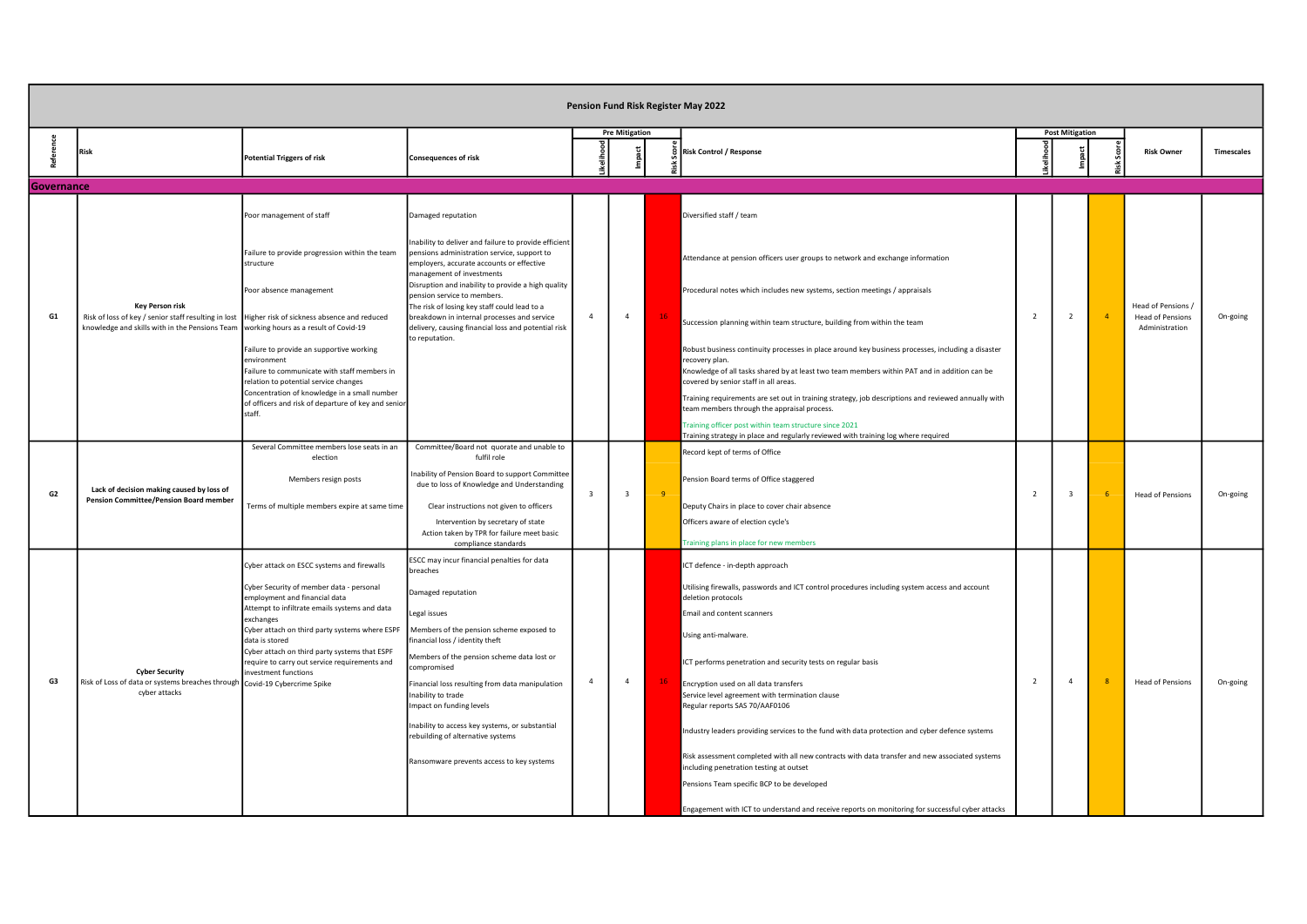|              |                                                                                                                                                                                    |                                                                                                                                                                                                                                                                                                       |                                                                                                                                                                                        |                         |                         | Pension Fund Risk Register May 2022                                                                                                                                                                                                                                                                                                                                                                                                                                                                                                                                                                                                                                                                                                                                                                                                                                                                                                                                                                                                                                                                                                                                                                                |                |                        |                         |                   |
|--------------|------------------------------------------------------------------------------------------------------------------------------------------------------------------------------------|-------------------------------------------------------------------------------------------------------------------------------------------------------------------------------------------------------------------------------------------------------------------------------------------------------|----------------------------------------------------------------------------------------------------------------------------------------------------------------------------------------|-------------------------|-------------------------|--------------------------------------------------------------------------------------------------------------------------------------------------------------------------------------------------------------------------------------------------------------------------------------------------------------------------------------------------------------------------------------------------------------------------------------------------------------------------------------------------------------------------------------------------------------------------------------------------------------------------------------------------------------------------------------------------------------------------------------------------------------------------------------------------------------------------------------------------------------------------------------------------------------------------------------------------------------------------------------------------------------------------------------------------------------------------------------------------------------------------------------------------------------------------------------------------------------------|----------------|------------------------|-------------------------|-------------------|
|              | <b>Risk</b>                                                                                                                                                                        | <b>Potential Triggers of risk</b>                                                                                                                                                                                                                                                                     | Consequences of risk                                                                                                                                                                   |                         | <b>Pre Mitigation</b>   | <b>Risk Control / Response</b>                                                                                                                                                                                                                                                                                                                                                                                                                                                                                                                                                                                                                                                                                                                                                                                                                                                                                                                                                                                                                                                                                                                                                                                     |                | <b>Post Mitigation</b> | <b>Risk Owner</b>       | <b>Timescales</b> |
| G4           | Inadequate governance arrangements to<br>discharge powers & duties                                                                                                                 | Pensions Board & Committee members do not<br>have the knowledge & experience to carry out<br>their duties properly<br>n sufficient internal audit review of the fund<br>Lack of advisory services<br>nsufficiently qualified officers<br>Poor level of testing and challenge from external<br>uditors | Poor decision making<br>Breaches occurred<br>Areas of work not completed<br>Unreliable accounting or budgetary information<br>ntervention by secretary of state or Pension<br>egulator | $\overline{2}$          | $\overline{\mathbf{3}}$ | Training strategy in place which covers Pension Committee, Pensions Board and officers<br>100 days of internal audit commissioned for each calendar year with regular reporting from IA to<br>committee and board, including Governance and Compliance areas<br>External auditor provides audit plan at planning stage for each financial year and this is discussed by<br>Audit committee as well as Pension Committee and Board<br>nvestment regulations require proper advice, procurement processes in place to ensure quality<br>within replacement advisers<br>Review carried out against TPR COP14 requirements to identify any governance gaps<br>Specialist legal advisers and governance advisers to provide clear and accurate advice to the Fund on<br>point of law or regulation<br>Publication of annual Governance and Compliance Statement explaining governance arrangements<br>and reviewed and approved by Board / Committee<br>Training coordinator appointed. This officer liaises with chair of Pension Board and Committee to<br>dentify training needs                                                                                                                                     | $\overline{1}$ | $\mathbf{3}$           | <b>Head of Pensions</b> | On-going          |
| G5           | Failure to comply with General Data Protectior<br><b>Regulations</b>                                                                                                               | Data breaches through failure to encrypt data<br>Poor security on systems<br>Unpublished privacy notice, policy and guidance<br>Lack of knowledge on GDPR rules by staff<br>DPO not identified                                                                                                        | Reputational damage<br>Fines and enforcement<br>Breaches by contractors and employers<br>Failure to report breaches within timescales and<br>through correct reporting methods         | $\mathbf{3}$            | $\overline{\mathbf{3}}$ | Contracts with external parties where there is a data role have clear terms and conditions as part of<br>the data processing agreements<br>Data Impact assessment is carried out on all new tenders where data is involved<br>DPO is in place via ESCC<br>Privacy notice is on the website - the privacy statements have been refreshed in August 2021 and<br>April 2022<br>Memorandum of Understanding in place with employers within the fund<br>All staff are required to complete an information governance course on joining the Council and this is<br>refreshed annually<br>Information governance Internal audit completed in Q4 2020/21 with a reasonable assurance level<br>and all recommendations have been completed as at September 2021<br>Pensions Manager for Governance and Compliance completed review on GDPR in Q4 2020/21<br>esulting in a newly designed webpage, new privacy notices and change to the retention period                                                                                                                                                                                                                                                                    | $\overline{2}$ | $\overline{2}$         | <b>Head of Pensions</b> | On-going          |
|              | <b>Investment/Funding</b>                                                                                                                                                          |                                                                                                                                                                                                                                                                                                       |                                                                                                                                                                                        |                         |                         |                                                                                                                                                                                                                                                                                                                                                                                                                                                                                                                                                                                                                                                                                                                                                                                                                                                                                                                                                                                                                                                                                                                                                                                                                    |                |                        |                         |                   |
| $\mathbf{I}$ | Funding risk due to poor investment returns<br>Risk that investment strategy fails to result in<br>performance required to meet the needs of the<br>Funding strategy discount rate | Poor strategic asset allocation resulting in<br>nsufficient protection against inflation risk of<br>liabilities<br>Performance consistently under benchmark<br>Inability to rebalance portfolio<br>Failure to take proper advice<br>Unrealistic discount rates in valuation<br>ssumptions             | unding Gap<br>Damaged reputation<br>Increase in employer contribution<br>Inability to Pay Pensions<br>Forced to sell investments to meet cashflow<br>requirements                      | $\overline{\mathbf{3}}$ | $\overline{\mathbf{3}}$ | Strategy is supported by expert Investment consultants. Challenge to Consultants through<br>Independent Adviser.<br>Triennial valuation ensures funding position is known and contribution rates are stabilised<br>Quarterly Performance monitoring, investment manager monitoring from consultants and Link for<br>ACCESS sub funds. Officer have a rolling programme to meet and challenge investment managers<br>Annual Investment Strategy Review, with interim rebalancing<br>Quarterly Reporting to Pensions Committee, with decisions approved by committee, including Fund<br>Manager performance<br>Training strategy in place to ensure officers and committee members have sufficient knowledge and<br>skills to implement and change the investment strategy<br>Investment decisions are made in compliance with the ISS/FSS<br>All investment decisions made, based on proper advice<br>Diversified strategy to reduce correlation of manager volatility<br>Changes to investment strategy are discussed with the actuary to ensure anticipated implications on<br>funding aligned.<br>Revision of the Asset Liability Model to support a viable Strategic Asset Allocation for the new<br>valuation. | $\overline{2}$ | $\overline{2}$         | <b>Head of Pensions</b> | On-going          |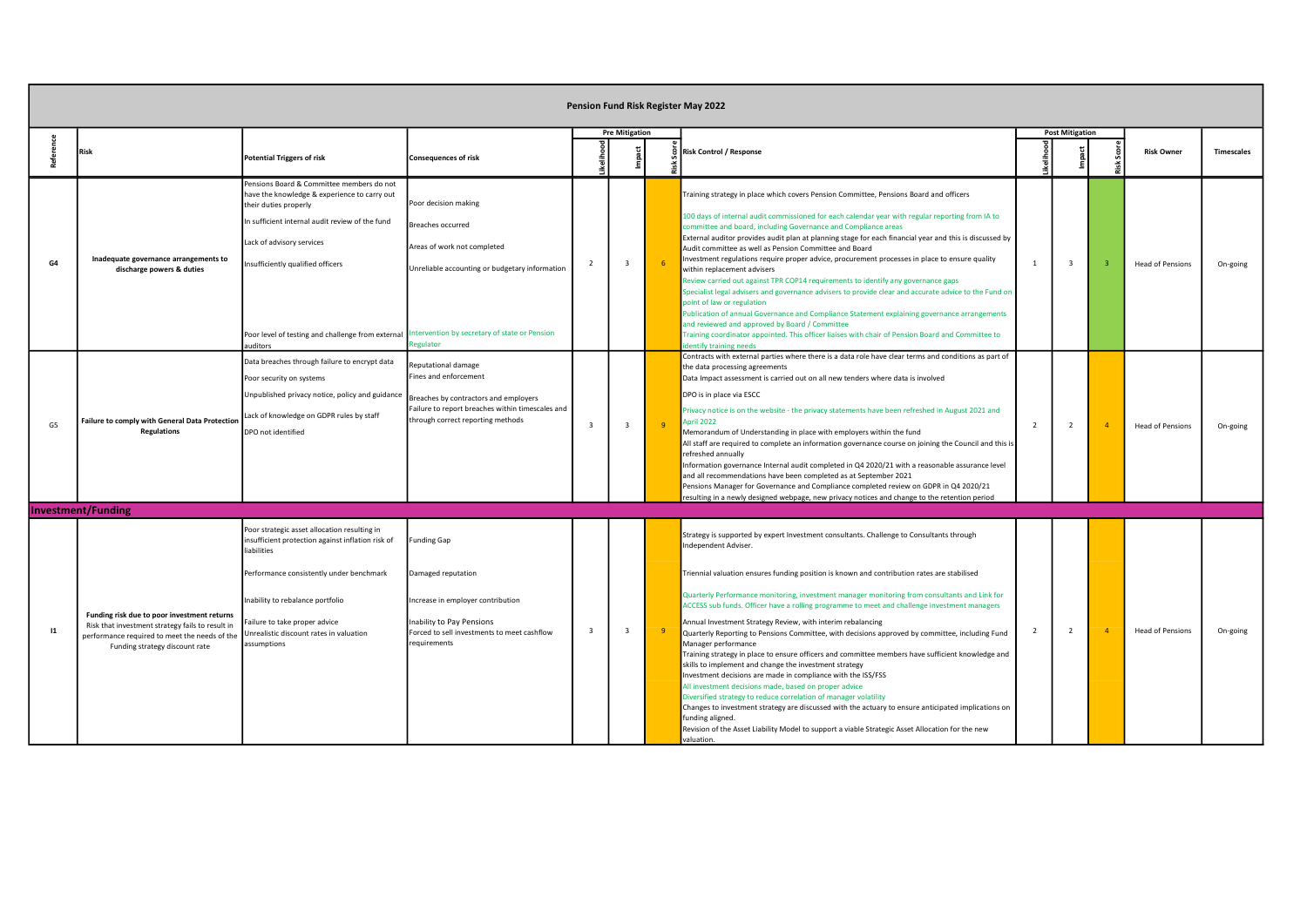|               |                                                                                                                                                                                                                                      |                                                                                                                                                                                                                                                                       |                                                                                                                                                                                                                                     |                         |                         | Pension Fund Risk Register May 2022                                                                                                                                                                                                                                                                                                                                                                                                                                                                      |                |                        |                         |                   |
|---------------|--------------------------------------------------------------------------------------------------------------------------------------------------------------------------------------------------------------------------------------|-----------------------------------------------------------------------------------------------------------------------------------------------------------------------------------------------------------------------------------------------------------------------|-------------------------------------------------------------------------------------------------------------------------------------------------------------------------------------------------------------------------------------|-------------------------|-------------------------|----------------------------------------------------------------------------------------------------------------------------------------------------------------------------------------------------------------------------------------------------------------------------------------------------------------------------------------------------------------------------------------------------------------------------------------------------------------------------------------------------------|----------------|------------------------|-------------------------|-------------------|
|               | <b>Risk</b>                                                                                                                                                                                                                          | <b>Potential Triggers of risk</b>                                                                                                                                                                                                                                     | <b>Consequences of risk</b>                                                                                                                                                                                                         |                         | <b>Pre Mitigation</b>   | 8 Risk Control / Response                                                                                                                                                                                                                                                                                                                                                                                                                                                                                |                | <b>Post Mitigation</b> | <b>Risk Owner</b>       | <b>Timescales</b> |
|               |                                                                                                                                                                                                                                      | Inability to access certain investment vehicles                                                                                                                                                                                                                       | Financial loss, and/or failure to meet return<br>expectations.                                                                                                                                                                      |                         |                         | Diversification of the Fund's investments across the world.                                                                                                                                                                                                                                                                                                                                                                                                                                              |                |                        |                         |                   |
| 12            | <b>Changes to International Trade</b><br>The changing of Regulations and International<br>Trading relationships along with the trading<br>environment, impact on investments in affected Falls /instability in markets<br>businesses | Changes to Banking legislation and MIFID II and<br><b>Basel requirements</b>                                                                                                                                                                                          | Future Increase to employer contribution costs<br>resulting from lower funding positions<br>Changes to the regulatory and legislative<br>framework within which the Fund operates.<br>Changes in employer funding positions causing | $\overline{\mathbf{3}}$ | $\overline{\mathbf{3}}$ | Regular monitoring of investment performance and reports on potentially problematic trends<br>Diversification of the Fund's investments across multiple asset classes<br>Currency Hedging requirements considered within the investment strategy                                                                                                                                                                                                                                                         | $\overline{2}$ |                        | <b>Head of Pensions</b> | On-going          |
|               |                                                                                                                                                                                                                                      | <b>Currency fluctuations</b><br>Inability to realise certain assets                                                                                                                                                                                                   | liquidity risk to employers<br>Unable to sell assets preventing realignment with<br>funding strategy or withdrawal from<br>underperforming fund/asset class                                                                         |                         |                         | Officers receive regular briefing material on regulatory changes and attend training seminars and<br>ensure any regulatory changes are implemented                                                                                                                                                                                                                                                                                                                                                       |                |                        |                         |                   |
|               |                                                                                                                                                                                                                                      | ncreased taxation on certain assets                                                                                                                                                                                                                                   |                                                                                                                                                                                                                                     |                         |                         |                                                                                                                                                                                                                                                                                                                                                                                                                                                                                                          |                |                        |                         |                   |
|               |                                                                                                                                                                                                                                      | Failure to comply with CIPFA code of practice for Risk of the accounts being qualified by the<br>accounting for the pension fund                                                                                                                                      | auditors.                                                                                                                                                                                                                           |                         |                         | Pensions Officers are kept up to date with changes to legislative requirements via network meetings,<br>professional press, training and internal communication procedures.                                                                                                                                                                                                                                                                                                                              |                |                        |                         |                   |
| $\mathbf{13}$ | Regulatory risk<br>Failure to comply with regulations, legislation<br>and guidance from an accounting and<br>investment perspective                                                                                                  | Failure to provide employers with accurate<br>reporting for their financial statements<br>Failure to comply with the LGPS investment regs<br>Failure to Comply with statutory guidance from<br>MHCLG<br>Failure to comply with the Pensions Regulator<br>requirements | Risk to employers of qualified accounts causing<br>reputational damage and potential costs<br>Intervention by the secretary of state in<br>investment strategy<br>Breaches occurred                                                 | $\mathbf{R}$            | $\overline{3}$          | Pension Fund financial management and administration processes are maintained in accordance<br>with the CIPFA Code of Practice, International Financial Reporting Standards (IFRS), and the ESSC<br>Financial Regulations.<br>Regular reconciliations are carried out between in-house records and those maintained by the<br>custodian and investment managers.<br>Internal Audits - carried out in line with the Pension Audit strategy.<br>External Audit review the Pension Fund's accounts annually |                |                        | <b>Head of Pensions</b> | On-going          |
|               |                                                                                                                                                                                                                                      |                                                                                                                                                                                                                                                                       |                                                                                                                                                                                                                                     |                         |                         | Specialist legal advisers to provide clear and accurate advice to the Fund on point of law or<br>regulation<br>Breaches policy in place to ensure breaches mapped and reported                                                                                                                                                                                                                                                                                                                           |                |                        |                         |                   |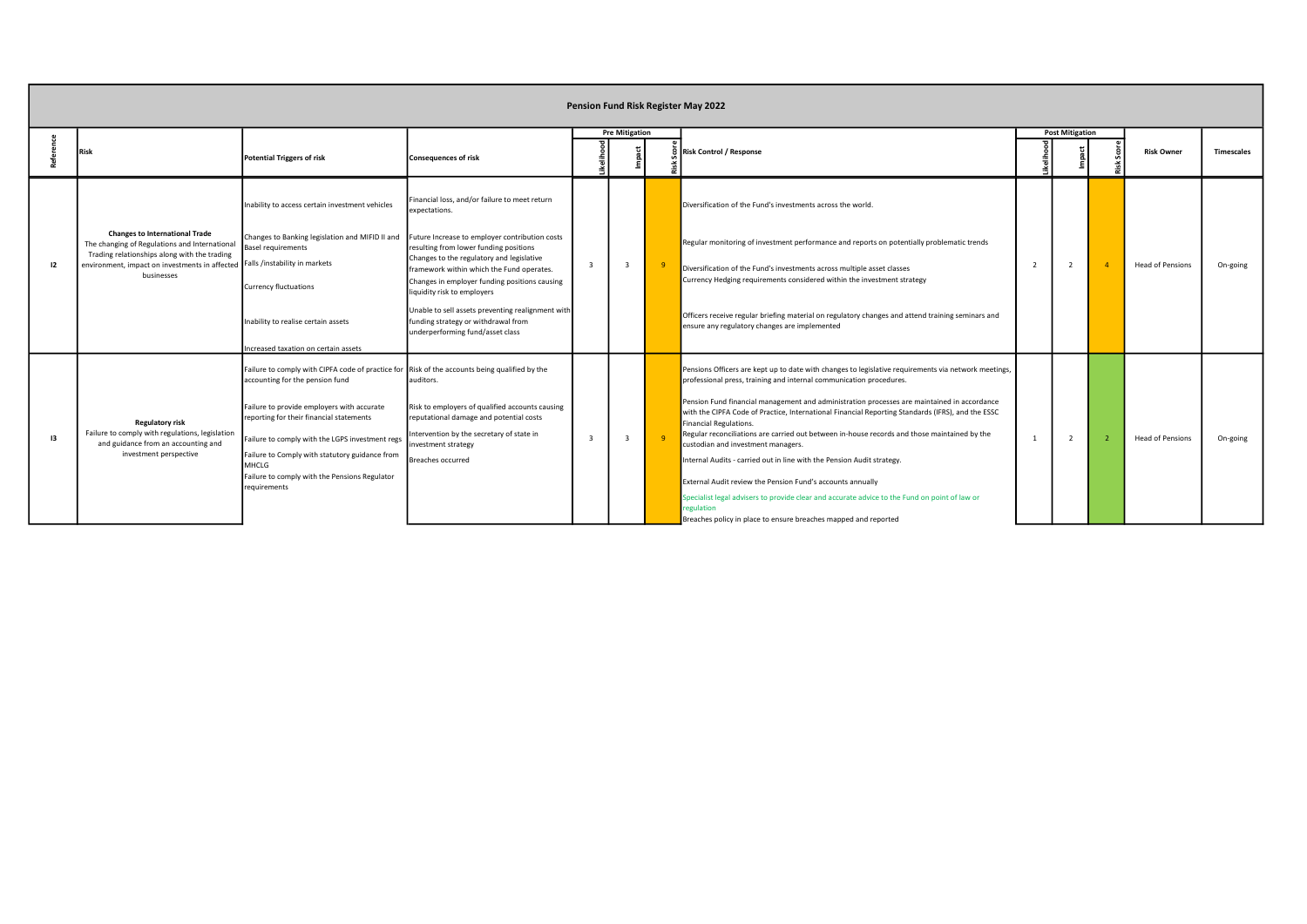|    |                                                                                            |                                                                                                                                                                                                                                                                                                                                                                                                                                                                                                                                                                                                                                                          |                                                                                                                                                                                                                                                                                                                                                                                                                                                                                                                                                                                                                                                                                                                                                                                                                                                                                                       |                |                         |    | Pension Fund Risk Register May 2022                                                                                                                                                                                                                                                                                                                                                                                                                                                                                                                                                                                                                                                                                                                                                                                                                                                                                                                                                                                                                                                                                                                                                                                                                                                                                                                                                                           |
|----|--------------------------------------------------------------------------------------------|----------------------------------------------------------------------------------------------------------------------------------------------------------------------------------------------------------------------------------------------------------------------------------------------------------------------------------------------------------------------------------------------------------------------------------------------------------------------------------------------------------------------------------------------------------------------------------------------------------------------------------------------------------|-------------------------------------------------------------------------------------------------------------------------------------------------------------------------------------------------------------------------------------------------------------------------------------------------------------------------------------------------------------------------------------------------------------------------------------------------------------------------------------------------------------------------------------------------------------------------------------------------------------------------------------------------------------------------------------------------------------------------------------------------------------------------------------------------------------------------------------------------------------------------------------------------------|----------------|-------------------------|----|---------------------------------------------------------------------------------------------------------------------------------------------------------------------------------------------------------------------------------------------------------------------------------------------------------------------------------------------------------------------------------------------------------------------------------------------------------------------------------------------------------------------------------------------------------------------------------------------------------------------------------------------------------------------------------------------------------------------------------------------------------------------------------------------------------------------------------------------------------------------------------------------------------------------------------------------------------------------------------------------------------------------------------------------------------------------------------------------------------------------------------------------------------------------------------------------------------------------------------------------------------------------------------------------------------------------------------------------------------------------------------------------------------------|
|    | Risk                                                                                       | <b>Potential Triggers of risk</b>                                                                                                                                                                                                                                                                                                                                                                                                                                                                                                                                                                                                                        | <b>Consequences of risk</b>                                                                                                                                                                                                                                                                                                                                                                                                                                                                                                                                                                                                                                                                                                                                                                                                                                                                           |                | <b>Pre Mitigation</b>   |    | <b>Post Mitigation</b><br><b>Risk Control / Response</b><br><b>Risk Owner</b><br><b>Timescales</b>                                                                                                                                                                                                                                                                                                                                                                                                                                                                                                                                                                                                                                                                                                                                                                                                                                                                                                                                                                                                                                                                                                                                                                                                                                                                                                            |
|    | Investment pooling risk                                                                    | Asset classes not available in line with the funds<br>investment strategy<br>Excessive asset transition costs<br>Poor governance of the ACCESS pool<br>Investment beliefs on ESG issues not shared<br>within the pool<br>Inability to report performance to the fund<br>Inability to manage the investment managers<br>and structure to deal with poor performance<br>Insufficient Capacity in sub funds<br>There is a risk that an investment may not<br>transition to the ACS if Link cannot resolve on-<br>going issues relating to the operating model for<br>the planned Feeder fund structure.<br>ACCESS pool unable to generate cost efficiencies | Increase in investment risk taken to access higher<br>returns<br>Increased costs<br>Poor governance and reputational damage<br>There is a risk that an investment may not<br>transition to the ACS if Link cannot resolve on-<br>going issues relating to the operating model for<br>the planned Feeder fund structure.<br>Asset transition costs are greater than forecast.<br>Failure to control operational risks and<br>transaction costs during the transition process<br>Insufficient risk and return parameters to comply<br>with guidance on pooling and the investment<br>strategy<br>ntervention of the secretary of state in failing to<br>nvest in line with the statutory guidance on<br>pooling<br>An increase in the set-up costs for implementing<br>new asset classes and managers<br>Mandation by government to pool more assets Conflict between strategy and to ability to invest | $\overline{3}$ | $\overline{\mathbf{3}}$ | -9 | ACCESS Support Unit team provide support to the pool<br>Operator contract provided by Link for assets held within the ACS<br>The ACCESS Contracts Manager will monitor Link's progress closely. If Link cannot resolve issues in a<br>reasonable timeframe then alternative options may be considered, e.g. Funds may continue to hold<br>the sub fund outside the ACS<br>KPI's introduced within revised operator agreements<br>Consultants involved in analysing the creation of sub-funds and transitioning of our current assets<br>into the pool, under a variety of scenarios.<br>Opportunities to transfer securities in 'specie'. Reducing cost on transition<br><b>Head of Pensions</b><br>On-going<br>Transition manager in place to preserving asset values, managing risk and project managing the<br>transition process to ensure that costs are monitored and controlled.<br>Due Diligence completed by legal advisers to ensure no hidden costs or governance issues not known<br>at time of decision to invest.<br>S151, chair of pension committee and monitoring officer representation on respective committees<br>and working groups to ensure ESPF involved in all decisions and concerns and questions can be<br>raised early in processes<br>Regular meetings between officers and ACCESS pool with officers on a number of working groups to<br>ensure involvement in decision making |
| 15 | Funding risk due to higher inflation<br>leading to increased liabilities and a funding gap | Inflation rises faster than the actuarial<br>assumption as a result of Govt. response to<br>COVID-19<br>Bond yields return to much higher levels                                                                                                                                                                                                                                                                                                                                                                                                                                                                                                         | Liabilities are higher than expected.<br>Bond-equity correlations rise, and equities also<br>fall in price<br>Fund's solvency level falls                                                                                                                                                                                                                                                                                                                                                                                                                                                                                                                                                                                                                                                                                                                                                             | $\Delta$       | $\overline{3}$          | 12 | Investment strategy include weighting to index linked gilts, infrastructure and real estate which are<br>all inflation correlated to mitigate increases in liabilities from inflation.<br>Potential to further increase infrastructure weightings<br>Fund monitor portfolio sensitivity to inflation via expert investment consultants<br><b>Head of Pensions</b><br>On-going<br>Triennial Valuation assumptions include local knowledge of the Administering authority on<br>anticipated pay inflation.<br>Flexibility in the DGF mandates to react to the market and adapt the investment portfolio<br>Report received in Feb 22 on inflation possibilities with possible actions to take int eh medium term.<br>To be considered as part of the strategy review day.<br>Quarterly monitoring of funding position helps identify risk early                                                                                                                                                                                                                                                                                                                                                                                                                                                                                                                                                                 |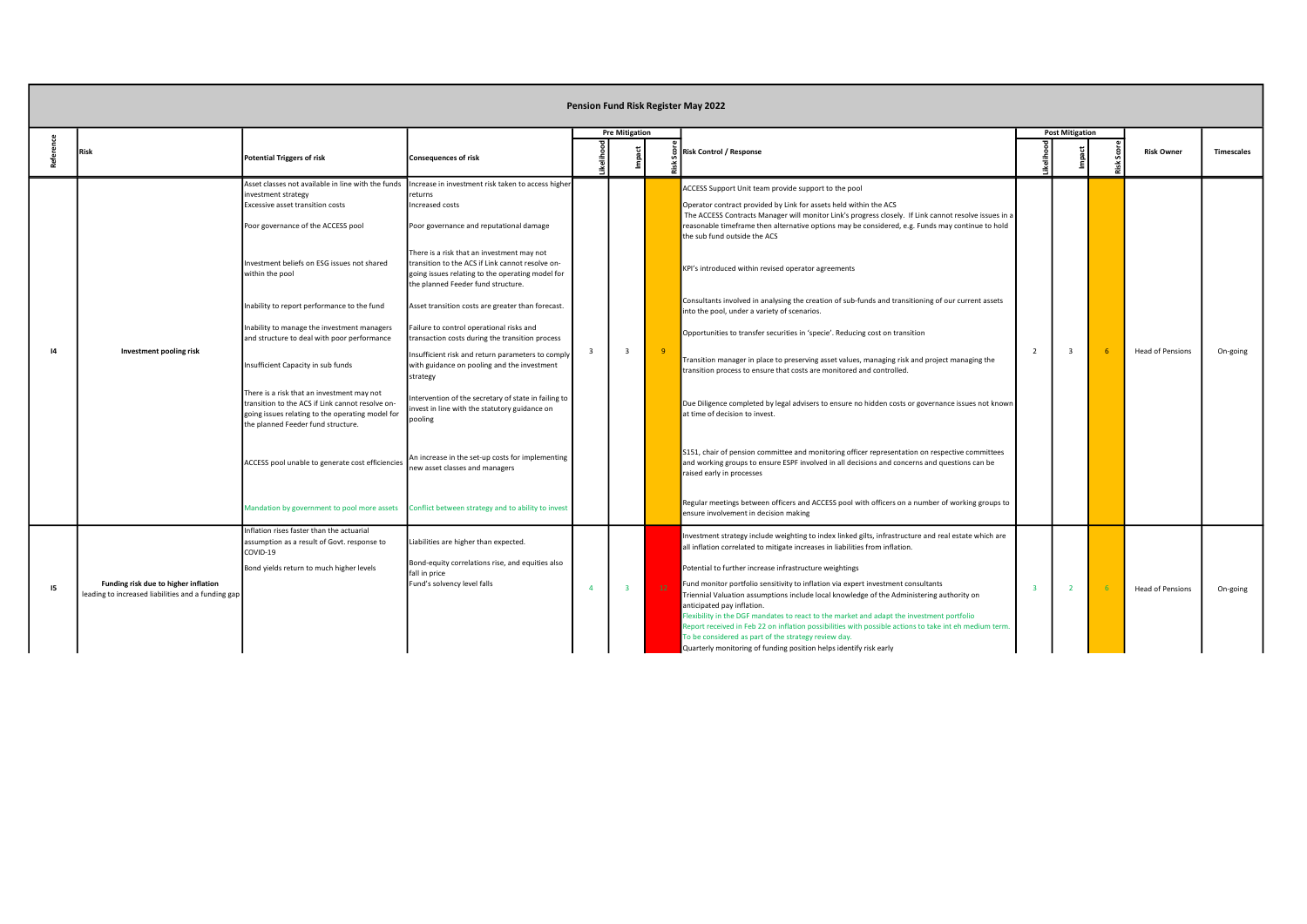|                                                                                                     |                                                                                                                                                                          |                                                                                                                                           |              |                       |    | Pension Fund Risk Register May 2022                                                                                                                                                                                                                                                                                                                                       |                        |                         |                   |
|-----------------------------------------------------------------------------------------------------|--------------------------------------------------------------------------------------------------------------------------------------------------------------------------|-------------------------------------------------------------------------------------------------------------------------------------------|--------------|-----------------------|----|---------------------------------------------------------------------------------------------------------------------------------------------------------------------------------------------------------------------------------------------------------------------------------------------------------------------------------------------------------------------------|------------------------|-------------------------|-------------------|
|                                                                                                     | <b>Potential Triggers of risk</b>                                                                                                                                        | <b>Consequences of risk</b>                                                                                                               |              | <b>Pre Mitigation</b> |    | <b>Risk Control / Response</b>                                                                                                                                                                                                                                                                                                                                            | <b>Post Mitigation</b> | <b>Risk Owner</b>       | <b>Timescales</b> |
|                                                                                                     | Incorrect assumptions on current exposure, risk<br>profiles and scenarios analysis leading to poor<br>decision making<br>Risk to income yields by restricting the market | Volatile investment returns                                                                                                               |              |                       |    | Statement of Responsible Investment Principles outline investment beliefs within ESG,<br>implementation of decisions and monitoring of EGS factors.                                                                                                                                                                                                                       |                        |                         |                   |
|                                                                                                     | due to ESG concerns without considering the<br>bigger picture of the investment strategy to<br>compensate                                                                | Loss of market value                                                                                                                      |              |                       |    | Investment Working Group and ESG working group consolidated into a single group to ensure ESG is<br>in the heart of all investment decisions                                                                                                                                                                                                                              |                        |                         |                   |
|                                                                                                     | Investment environment changes radically, and<br>Fund is slow to respond                                                                                                 | Reputational risk where EGS beliefs and strategy<br>are not aligned with expectation of members                                           |              |                       |    | Trim unconscious exposure to companies with poor ESG rating through r removal of traditional index<br>funds ensuring active managers have a strong conviction in the underlying companies including on<br>ESG matters and less traditional passive indexes / smart beta funds have robust screening processes<br>in place to ensure ESG principles are taken into account |                        |                         |                   |
| <b>Environmental, Social and Governance risks</b><br>within Investment strategy and implementations | Risk to wider social and economic risks by<br>focusing on a single issue                                                                                                 | Increased workload responding to questions and<br>challenges over ESG risks taking officer time<br>away from manging the fund effectively | $\mathbf{3}$ | $\overline{2}$        | -6 | Tracking of the portfolio as underweight in fossil fuel exposure to benchmarks                                                                                                                                                                                                                                                                                            |                        | <b>Head of Pensions</b> | On-going          |
| on investment decisions                                                                             | Poor transparency on underlying investment<br>manager investments decisions on behalf of the<br>fund                                                                     | Increase in investment risk taken due to<br>unassessed ESG issues                                                                         |              |                       |    | Production of annual reports on the carbon footprint of the Fund and review of managers from EGS<br>perspective including transition pathway of underlying companies                                                                                                                                                                                                      |                        |                         |                   |
|                                                                                                     | Failure of fund managers to explain or comply<br>against voting guidelines                                                                                               | Weaker control leading to poorer governance                                                                                               |              |                       |    | 2020 Stewardship code submission in process<br>Membership of collaborative groups to help drive policy change                                                                                                                                                                                                                                                             |                        |                         |                   |
|                                                                                                     | Poor corporate Governance or corruption in<br>underlying investments                                                                                                     | unconscious exposure to companies in violation<br>of UN policies, human rights violations, poor<br>governance structures                  |              |                       |    | Challenging managers on their holdings with regard ESG issues                                                                                                                                                                                                                                                                                                             |                        |                         |                   |
|                                                                                                     |                                                                                                                                                                          |                                                                                                                                           |              |                       |    | Introduction of an ESG assessment for all managers reported in July 2021 including improvement<br>actions for each manager on ESG methodology, reporting or collaboration. This will be updated and<br>reported annually                                                                                                                                                  |                        |                         |                   |
|                                                                                                     | Risk of regulatory policy changes resulting in<br>fines to underlying investments                                                                                        |                                                                                                                                           |              |                       |    | Engaging via managers and investor groups including LAPFF with companies and driving them<br>forward to comply with key ESG concerns using the greater voice by combined investment power                                                                                                                                                                                 |                        |                         |                   |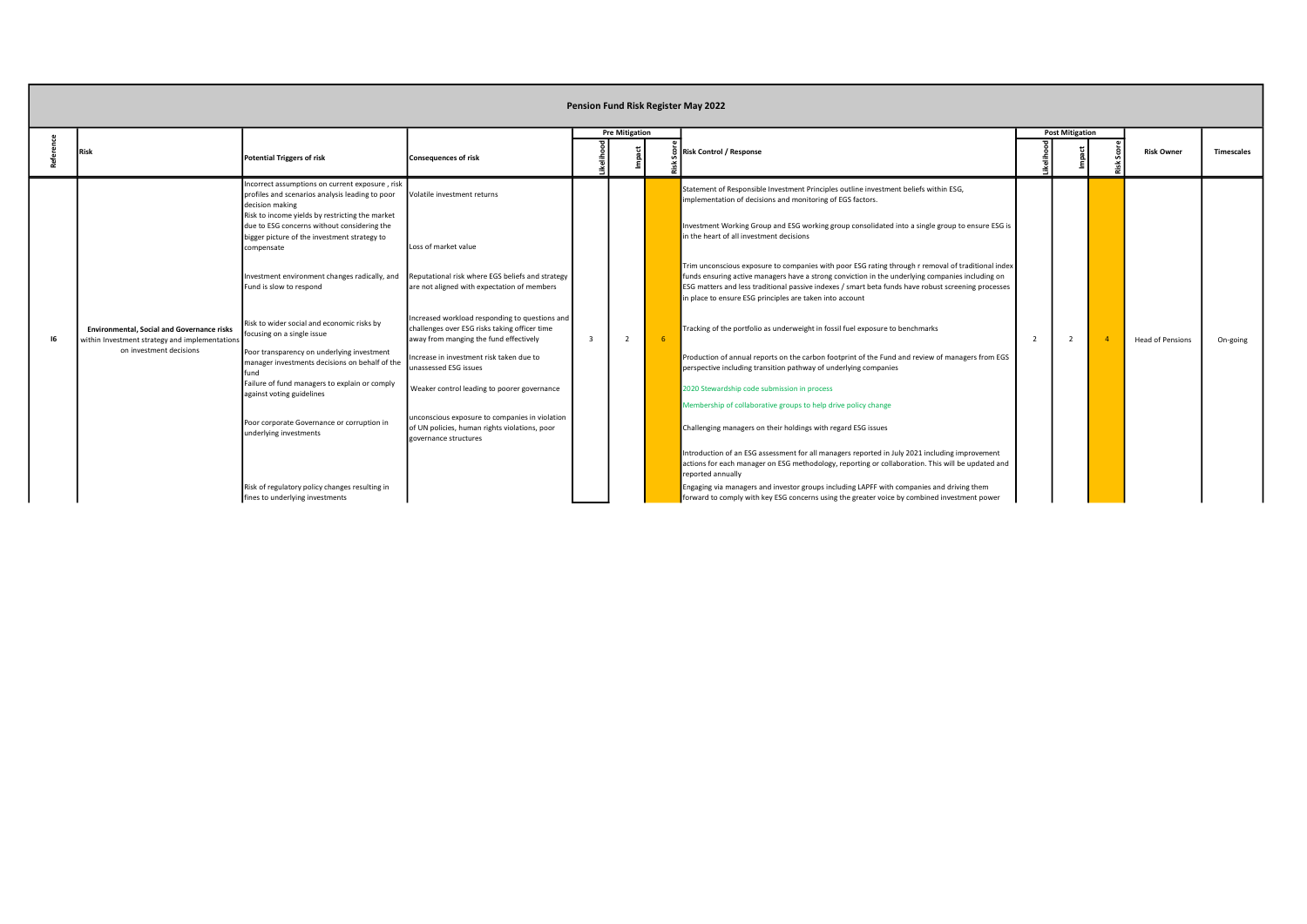|    |                                                                                   |                                                                                                                                                                                                                                                                                                                                                                                                                                                                                                                                                                                                                                                                                                                                                                                                                                                                                                                                         |                                                                                                                                                                                                                                                                                                                                                                                                                                                                                                                                                                                                                                                                                                                                                                                                                                                                                                                                                                                                 |                |                         |    | Pension Fund Risk Register May 2022                                                                                                                                                                                                                                                                                                                                                                                                                                                                                                                                                                                                                                                                                                                                                                                                                                                                                                                                                                                                                                                                                                                                                                                                                                                                                                                                                                                                                                                                                                                                                                                                                                                                                                                                                                                                                                      |                        |                         |                   |
|----|-----------------------------------------------------------------------------------|-----------------------------------------------------------------------------------------------------------------------------------------------------------------------------------------------------------------------------------------------------------------------------------------------------------------------------------------------------------------------------------------------------------------------------------------------------------------------------------------------------------------------------------------------------------------------------------------------------------------------------------------------------------------------------------------------------------------------------------------------------------------------------------------------------------------------------------------------------------------------------------------------------------------------------------------|-------------------------------------------------------------------------------------------------------------------------------------------------------------------------------------------------------------------------------------------------------------------------------------------------------------------------------------------------------------------------------------------------------------------------------------------------------------------------------------------------------------------------------------------------------------------------------------------------------------------------------------------------------------------------------------------------------------------------------------------------------------------------------------------------------------------------------------------------------------------------------------------------------------------------------------------------------------------------------------------------|----------------|-------------------------|----|--------------------------------------------------------------------------------------------------------------------------------------------------------------------------------------------------------------------------------------------------------------------------------------------------------------------------------------------------------------------------------------------------------------------------------------------------------------------------------------------------------------------------------------------------------------------------------------------------------------------------------------------------------------------------------------------------------------------------------------------------------------------------------------------------------------------------------------------------------------------------------------------------------------------------------------------------------------------------------------------------------------------------------------------------------------------------------------------------------------------------------------------------------------------------------------------------------------------------------------------------------------------------------------------------------------------------------------------------------------------------------------------------------------------------------------------------------------------------------------------------------------------------------------------------------------------------------------------------------------------------------------------------------------------------------------------------------------------------------------------------------------------------------------------------------------------------------------------------------------------------|------------------------|-------------------------|-------------------|
|    | <b>Risk</b>                                                                       | <b>Potential Triggers of risk</b>                                                                                                                                                                                                                                                                                                                                                                                                                                                                                                                                                                                                                                                                                                                                                                                                                                                                                                       | <b>Consequences of risk</b>                                                                                                                                                                                                                                                                                                                                                                                                                                                                                                                                                                                                                                                                                                                                                                                                                                                                                                                                                                     |                | <b>Pre Mitigation</b>   |    | <b>Risk Control / Response</b>                                                                                                                                                                                                                                                                                                                                                                                                                                                                                                                                                                                                                                                                                                                                                                                                                                                                                                                                                                                                                                                                                                                                                                                                                                                                                                                                                                                                                                                                                                                                                                                                                                                                                                                                                                                                                                           | <b>Post Mitigation</b> | <b>Risk Owner</b>       | <b>Timescales</b> |
| 17 | Climate change - risk on assets and liabilities<br>associated with Climate Change | Uncertainty in energy transition impacts and<br>timing<br>Risk of stranded assets where invested in fossil<br>fuel companies<br>Lack of reliable carbon measurement data for<br>investment pooled funds and or underlying<br>holdings of those pooled funds.<br>Risk of natural disasters on underlying<br>investments<br>Risk of changes in oil prices<br>Increased capital costs of underlying investment<br>companies to transition to greener energy<br>solutions or lower carbon emitting supply chain<br>models and production methods<br>Fines or penalties incurred by underlying<br>holdings by company or sector<br>Increased global temperature and or erratic<br>climate events causing devastation to underlying leading to a change in cash flows and possible<br>holdings<br>Social consequence on members welfare and<br>longevity within the fund<br>Breach of law in taking political action over<br>fiduciary duties | Unconscious exposure to high carbon emitters<br>Reputation issues around how the Fund is<br>progressing the move to a decarbonised global<br>economy.<br>Volatile investment returns<br>Reputational risk where Climate risks, reporting,<br>mitigations and strategies are not aligned with<br>member views or poorly communicated<br>Loss of income to the Fund from missed<br>opportunities in oil price rally to accommodate<br>the infrastructure to enable to the world to<br>comply with the energy transition<br>Loss of market value<br>Major ecological disaster in the UK could lead to<br>increased mortality quicker than anticipated<br>within the funding models impacting on cash<br>outflows and increased workloads for lump sum<br>payments.<br>Possible increase to ill health retirement cases<br>enhancements beyond those anticipated<br>Loss of investment returns / underperformance<br>from absence of Fossil fuel companies in equity<br>mandates in oil price raise | $\overline{4}$ | $\overline{\mathbf{3}}$ | 12 | Statement of Responsible Investment Principles outline investment beliefs within ESG,<br>implementation of decisions and monitoring of EGS factors and has a strong focus on climate change<br>Investment Working Group and ESG working group consolidated into a single group to ensure ESG is<br>in the heart of all investment decisions<br>Restructuring of the equity portfolio to avoid high risk companies and exploit opportunities, including<br>decision to invest in impact fund in September 2020<br>Trim unconscious exposure to companies with high Carbon emission, poor energy transition plans<br>and or fossil fuel companies, through agreed removal of traditional index funds<br>Member of Institutional Investors group on climate change<br>The fund carry out annual carbon foot printing to better understand the carbon exposure and energy<br>transition plans within the portfolio<br>Signatory to UN PRI with first planned submission in 2022 and commitment to report TCFD's with a<br>first attempt in the Annual Report for 2020/21<br>The Fund has planned for climate scenario modelling which will help better understand this risk and<br>allow further consider approaches in tackling these risks.<br>The Fund continue to have some occasional exposure to high carbon emitting or fossil fuel sector<br>companies from a tactical perspective to use its vote to help drive the sector forward through<br>engagement and voting using the power of a collective voice. A number of Fund managers are<br>Climate 100+ engagement partners leading on this work with top emitting companies, while all<br>managers are IIGCC members for collaborate weighting of AUM to influence action<br>Focus on Climate change through training to committee and officers<br>ocus on Climate Change in decision making and strategy changes |                        | <b>Head of Pensions</b> | On-going          |
|    |                                                                                   |                                                                                                                                                                                                                                                                                                                                                                                                                                                                                                                                                                                                                                                                                                                                                                                                                                                                                                                                         |                                                                                                                                                                                                                                                                                                                                                                                                                                                                                                                                                                                                                                                                                                                                                                                                                                                                                                                                                                                                 |                |                         |    | Investment in climate impact Funds and solutions to climate change who will benefit from a 1.5<br>legree aligned world and organised or radio energy transition<br>Very small outstanding percentage exposure with fossil fuel companies that extract oil and gas or<br>coal, which if the sector fall to zero value, the impact of the Fund would be negligible in market<br>movement perspectives.                                                                                                                                                                                                                                                                                                                                                                                                                                                                                                                                                                                                                                                                                                                                                                                                                                                                                                                                                                                                                                                                                                                                                                                                                                                                                                                                                                                                                                                                     |                        |                         |                   |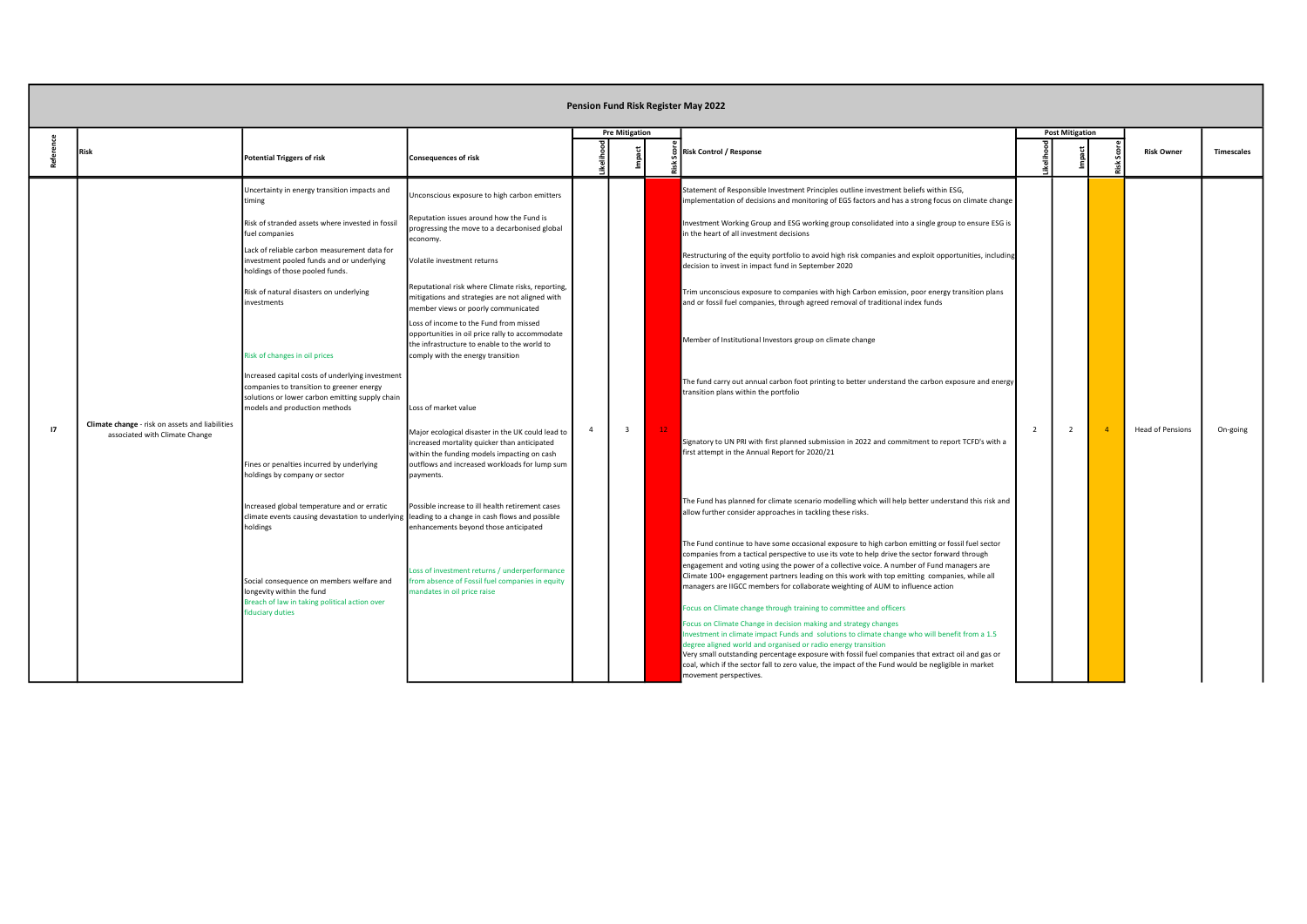|     | Pension Fund Risk Register May 2022                |                                                                                                                                                                                                                         |                                                                                                                                          |  |                       |                 |                                                                                                                                                                                                                                                                                                                                                                                                                  |  |                        |  |                         |                   |  |  |
|-----|----------------------------------------------------|-------------------------------------------------------------------------------------------------------------------------------------------------------------------------------------------------------------------------|------------------------------------------------------------------------------------------------------------------------------------------|--|-----------------------|-----------------|------------------------------------------------------------------------------------------------------------------------------------------------------------------------------------------------------------------------------------------------------------------------------------------------------------------------------------------------------------------------------------------------------------------|--|------------------------|--|-------------------------|-------------------|--|--|
|     | Risk                                               | <b>Potential Triggers of risk</b>                                                                                                                                                                                       | <b>Consequences of risk</b>                                                                                                              |  | <b>Pre Mitigation</b> |                 | Risk Control / Response                                                                                                                                                                                                                                                                                                                                                                                          |  | <b>Post Mitigation</b> |  | <b>Risk Owner</b>       | <b>Timescales</b> |  |  |
|     | Insufficient cash to pay benefits as they fall due | Too much investment in illiquid assets<br>Failure to track payments due<br>Large investment commitments not anticipated<br>and planned for<br>Contributions not collected when due                                      | Benefits not paid as they fall due<br>Beneficiary financial hardship<br>Forced sale of investments<br>Reputational risk                  |  | $\overline{4}$        | $\mathbf{R}$    | Contributions monitored on monthly basis<br>monitoring of members close to retirement<br>Daily cash position monitored.<br>Distributing investments to ensure stream of income from investment activity<br>Income from investments is considered as a key risk in all investment strategy decisions and the<br>income profile managed<br>liaison between administration and investment team on cash requirements |  |                        |  | <b>Head of Pensions</b> | on-going          |  |  |
|     | <b>Internal fraud</b>                              | Member of staff has multiple accounts and can<br>self authorise<br>Lack of internal controls and sign off procedures Reputational risk<br>Failure to monitor staff actions<br>Failure to monitor payments from the Fund | Loss of Fund assets<br>Loss of member confidence<br>Loss of Fund assets                                                                  |  |                       |                 | Quarterly review of log in credentials<br>Senior officer's have sight of bank account<br>Senior officer's are signatories to bank account<br>Multiple sign off needed to make payment                                                                                                                                                                                                                            |  |                        |  | <b>Head of Pensions</b> | On-going          |  |  |
| 110 | <b>External fraud</b>                              | Failure to properly authenticate benefit claims<br>Failure to identify deceased members<br>No mortality tracing service contract in place<br>Inability to track members address                                         | Reputational risk<br>Unable to issue ABS statements to postal<br>members<br>leading to recovery of payments<br>Loss of member confidence |  |                       | 12 <sup>7</sup> | Mortality checks, Tell us once and NFI data<br>Officers working with legal and procurement to liaise with preferred provider to resolve contract<br>talks. Risk of not signing contract is higher than signing with disputed terms so efforts being made to<br>arrange for contract to be signed<br>Alternative provider will be considered should contract not be signed                                        |  |                        |  | <b>Head of Pensions</b> | On-going          |  |  |